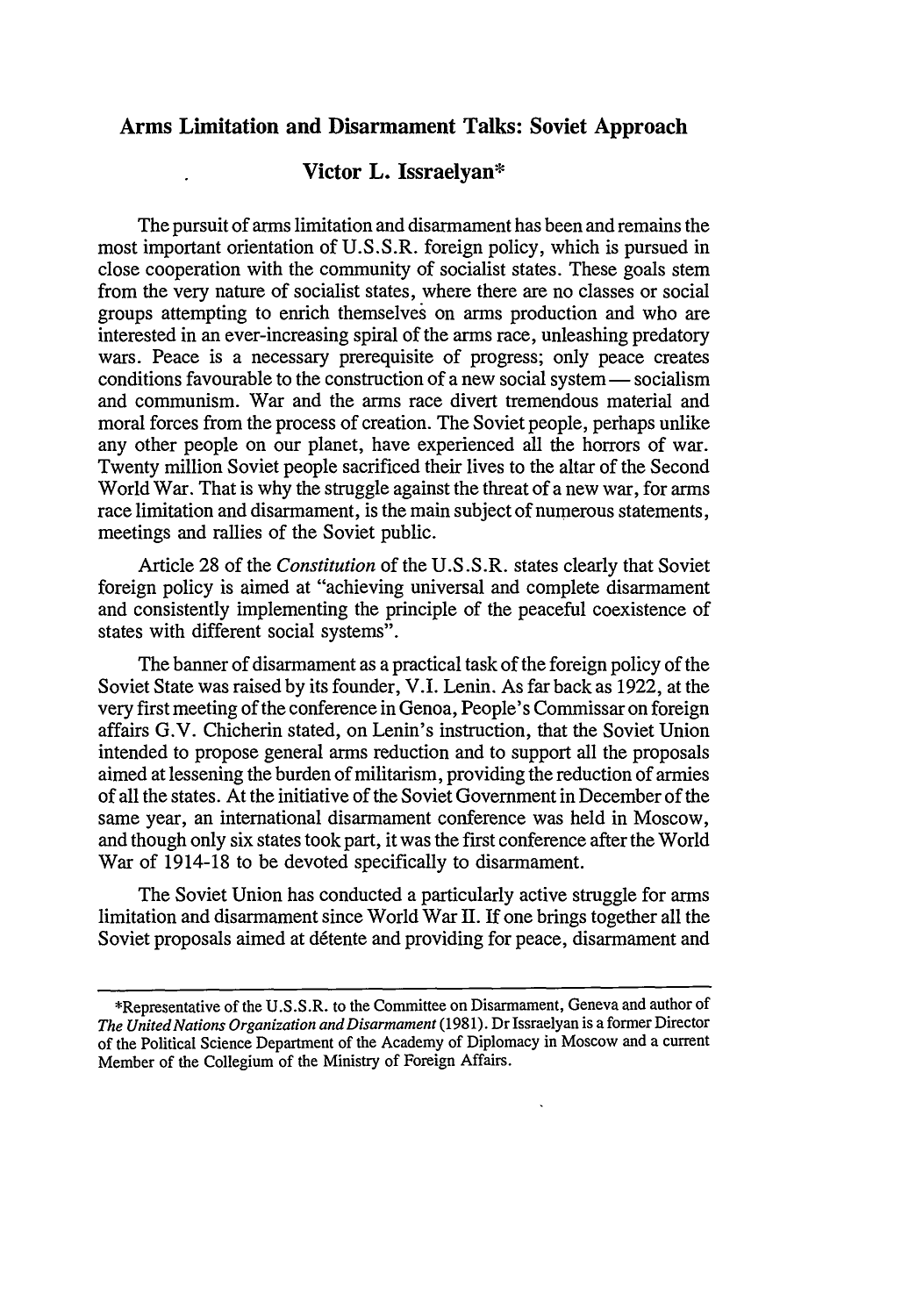the improvement of relations between the states, which have been put forward during the post-war period for consideration of international fora and of other governments, they would fill a large number of sizable volumes.

The aim of the Soviet proposals in the field of disarmament is to prevent a new World War, and to strengthen peace and international security. The Soviet Union is making persistent efforts so that the question of the preservation of peace and the strengthening of international security is always of paramount concern both at bilateral talks and at international conferences.

Despite the will of the peoples to prevent nuclear catastrophe manifested so brightly in the course of the anti-war demonstrations held recently all over the world, and in spite of the efforts of many people from many states over many years, mankind has failed to attain notable progress in arms limitation. In this context, doubts are sometimes expressed about the possibility of overcoming the difficulties and differences which have appeared in the course of disarmament talks. The question arises whether the long cherished goal of mankind - complete and general disarmament under effective international  $control$  - is achievable.

We believe that this goal is quite achievable. However, success at the talks on disarmament can be attained only under certain conditions. One of the most important is the political will of state leaders and governments to conclude appropriate agreements. Even complicated problems arising in the course of arms limitation and disarmament talks can be resolved if the participants in the negotiations display good will and a sincere interest in the search for an acceptable solution. It is clear that otherwise an agreement cannot be reached. The history of the talks on disarmament reveals many examples which confirm this belief. It is enough to remember the Soviet-American talks, completed in the 1970s by the signing of a number of agreements on the most important questions of arms limitation.

Another key prerequisite for success at the disarmament talks is acceptance of the premise that any agreement should be based on the principle of undiminished security of states. This principle was set forth in the *Final Document* of the First Special Session of the United Nations General Assembly devoted to disarmament, which was adopted by a consensus of all the member-states of that organization. Paragraph 29 states: "The adoption of disarmament measures should take place in such an equitable and balanced manner as to ensure that no individual State or group of States may obtain advantages over others at any stage. At each stage the objective should be undiminished security at the lowest possible level of armaments and military forces".

This principle, of course, is central to any political, but not only political, talks among states. At talks involving problems of arms limitation and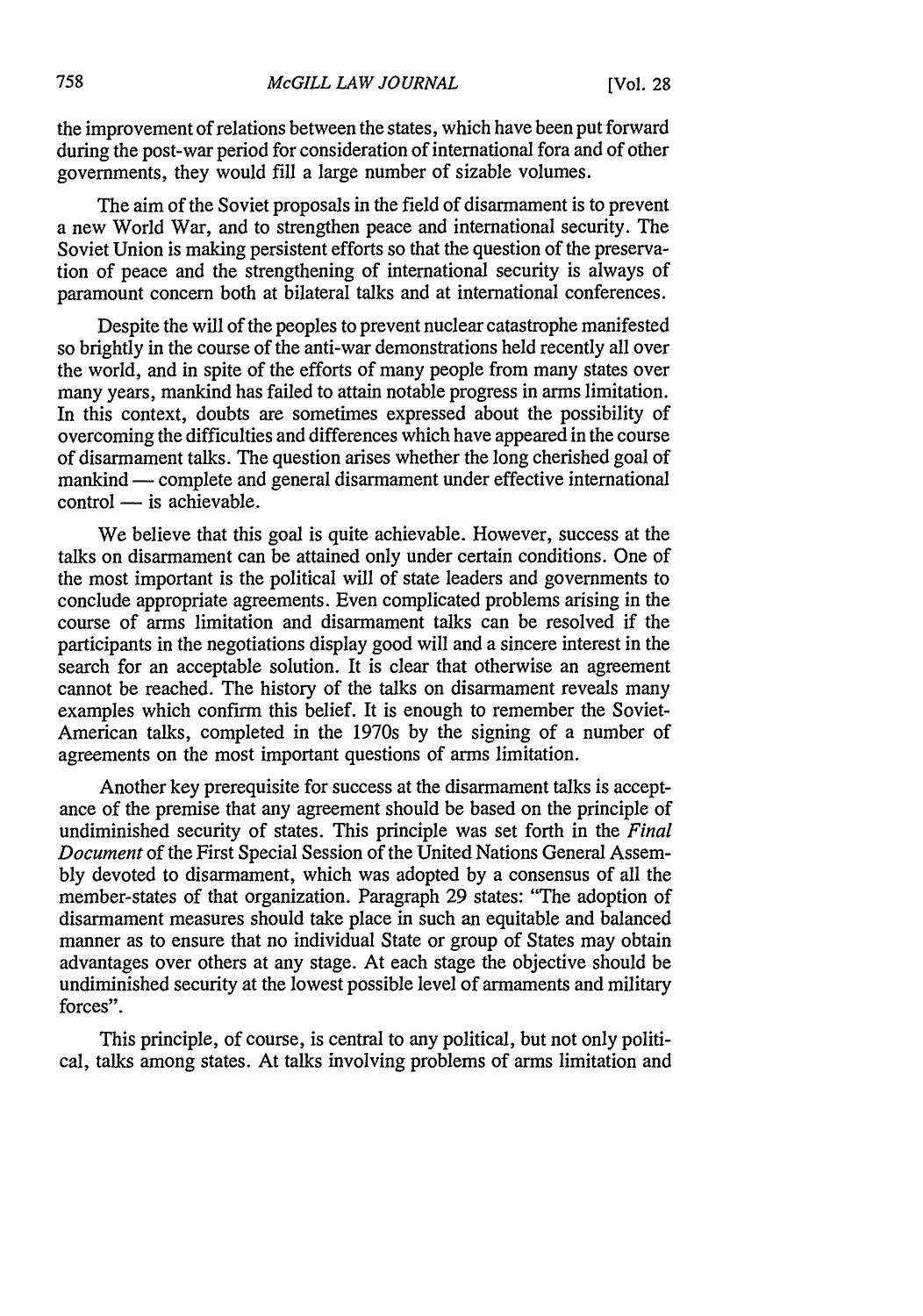disarmament, it has particular importance. What is involved is the vital sphere of security interests of each state. Soviet diplomacy is always guided by this principle. Thus, in 1958, the Soviet government, making a proposal to prohibit the military use of outer space, declared that it was necessary to find a solution which would not put into advantageous position either the United States or the Soviet Union, or any third state and would equally take into account the interests of security.

The principle of undiminished security of states, as a basis for agreements on disarmament, is also included in a number of bilateral documents. For example, the joint Soviet-American declaration on agreed principles for the talks on disarmament, published in September 1961, emphasizes that all measures on general and complete disarmament should be balanced in such a way that, at any stage of treaty implementation, no single state or group of states could obtain military superiority and equal security could be provided for all. The final communiqué of the preparatory consultations relating to the negotiations on the mutual reduction of armed forces and armaments in Central Europe contains an agreement of the participants at the Vienna talks to the effect that any concrete measures should be elaborated carefully with respect to their substance and timing so that, in all respects and at any moment, the principle of undiminished security of each state would be upheld.

Finally, one of the most important documents of Soviet-American relations - *Basic guidelines of mutual relations between the USSR and USA*  signed at the highest level in 1972, recognises that the attempts aimed at obtaining unilateral advantages, directly or indirectly, on the account of the other side are incompatible with these goals (proclaimed in the agreement). The necessary prerequisites for maintaining and strengthening the relations of peace between the U.S.S.R. and U.S.A. are the recognition of the security interests of the sides based on the principle of equality and renunciation of use or threat of use of force.

As is noted in United Nations research into the interrelation between disarmament and international security, the particular form of the general principle of equal security can be applied to negotiations between sides of approximately equal military strength. This principle is, of course, particularly relevant for relations between the U.S.S.R. and U.S.A., between the NATO and Warsaw Treaty states. In the 1970s, the principle of equality and equal security received wide recognition in Soviet-American documents signed at the highest level. As an example, one could refer to the Soviet- American communiqué on the occasion of the visit to the U.S.S.R. of American President Nixon in May 1972. It declared that the two sides intend to continue active negotiations on the limitation of strategic offensive arms and to conduct those negotiations in a spirit of respect for the legitimate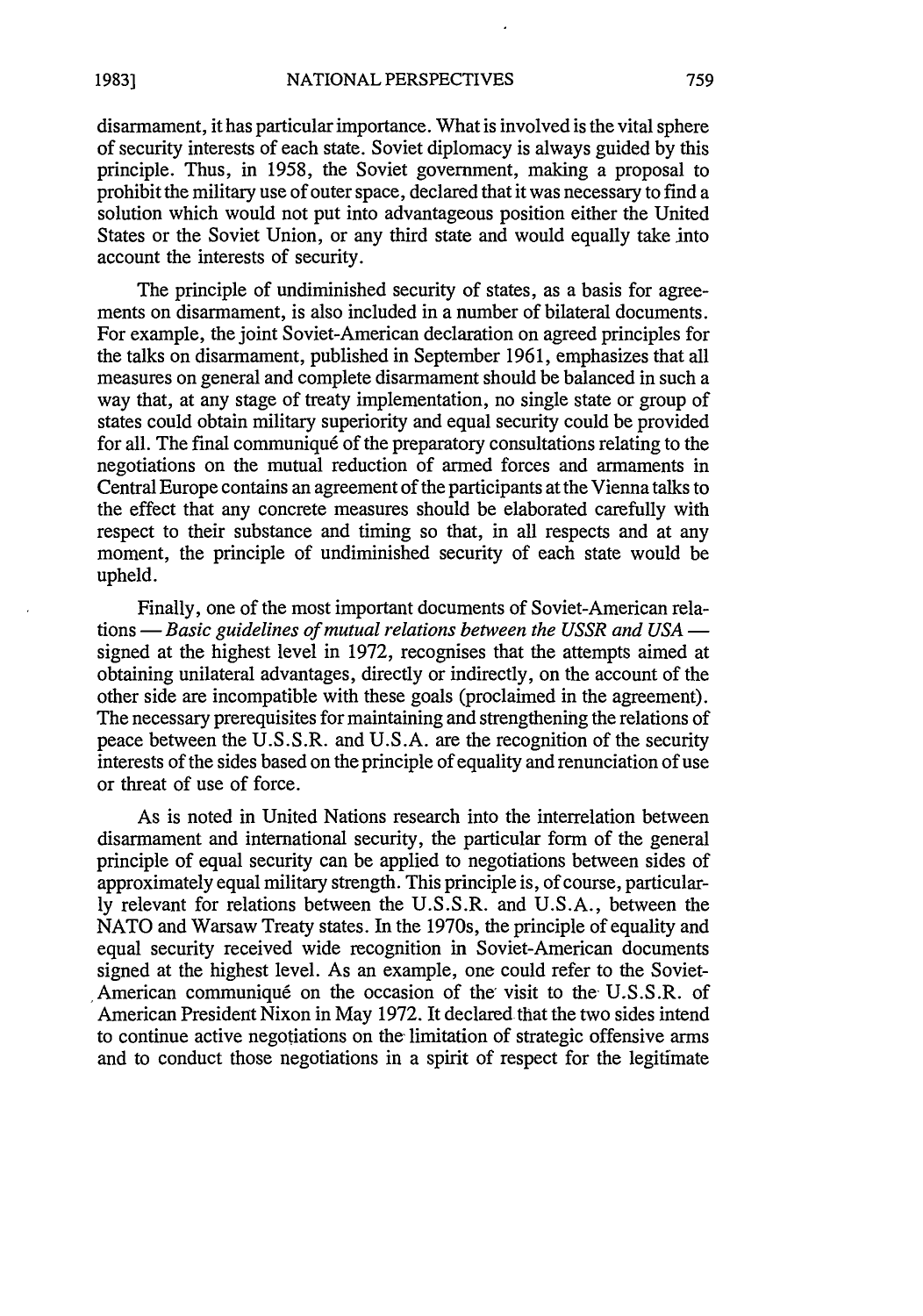interests of each other and in observance of the principle of equal security. The well-known Vladivostok Declaration of 24 November 1974, of which President Ford was a signatory, underlined that the new agreement on the limitation of strategic offensive arms was based on the principle of equality and equal security. Finally, the *Treaty on the Limitation of Strategic Offensive Arms,* signed by President Carter for the American side, expressed the agreement of the parties to consider in the future any measure to ensure the equality and equal security of the sides.

Thus, at Soviet-American arms limitation talks, the principle of equality and equal security was recognised by at least three previous United States Administrations, both Republican and Democratic. Unfortunately, today we cannot but note that President Reagan's Administration has taken another course. It refuses flatly to deal with the U.S.S.R. on the basis of equality and equal security. It is suitable to rehearse here the words of Y.V. Andropov, General Secretary of the Communist Party of the Soviet Union, Central Committee: "Let no one expect from us unilateral disarmament. We are not naive people. We do not demand the unilateral disarmament of the West, we are in favour of equality, account of interests of both sides, fair agreement".

The Soviet point of view is that the use, in practice, of the principle of equality and equal security presupposes an objective assessment of the existing balance of world military forces, an unprejudiced analysis of the armaments and armed forces of the parties to negotiations and of other states and a realistic approach toward the international situation as a whole.

Security of the state is not an abstract notion. It is made concrete in the joint elaboration by states of such principles in their mutual relations which may become a political and legal basis for the security of each state while creating the conditions for security for all. In addition, the collective interstate mechanism for maintaining general security — the United Nations Security Council — is empowered by the *Charter* to adopt concrete collective measures preventing and averting any threat to peace, and to suppress any act of aggression. International trade, as well as mutually-beneficial economic, scientific and technical cooperation also create a tangible fabric of mutual interest in long-term relations. All these are the elements of security of states. There is another side of the security notion, which, under certain conditions, may become decisive for the destiny of both individual peoples and of mankind as a whole. I have in mind the military aspects of security. Undoubtedly, national security is the direct responsibility of a state on behalf of its people; it is its duty and right. The inalienable right of states to provide for individual and collective self-defence, and consequently to possess the means necessary to that end, is recognised by the *United Nations Charter* in art. *51.* Within the limits set out in that article, the concern of states for their national security cannot have negative effects on international security.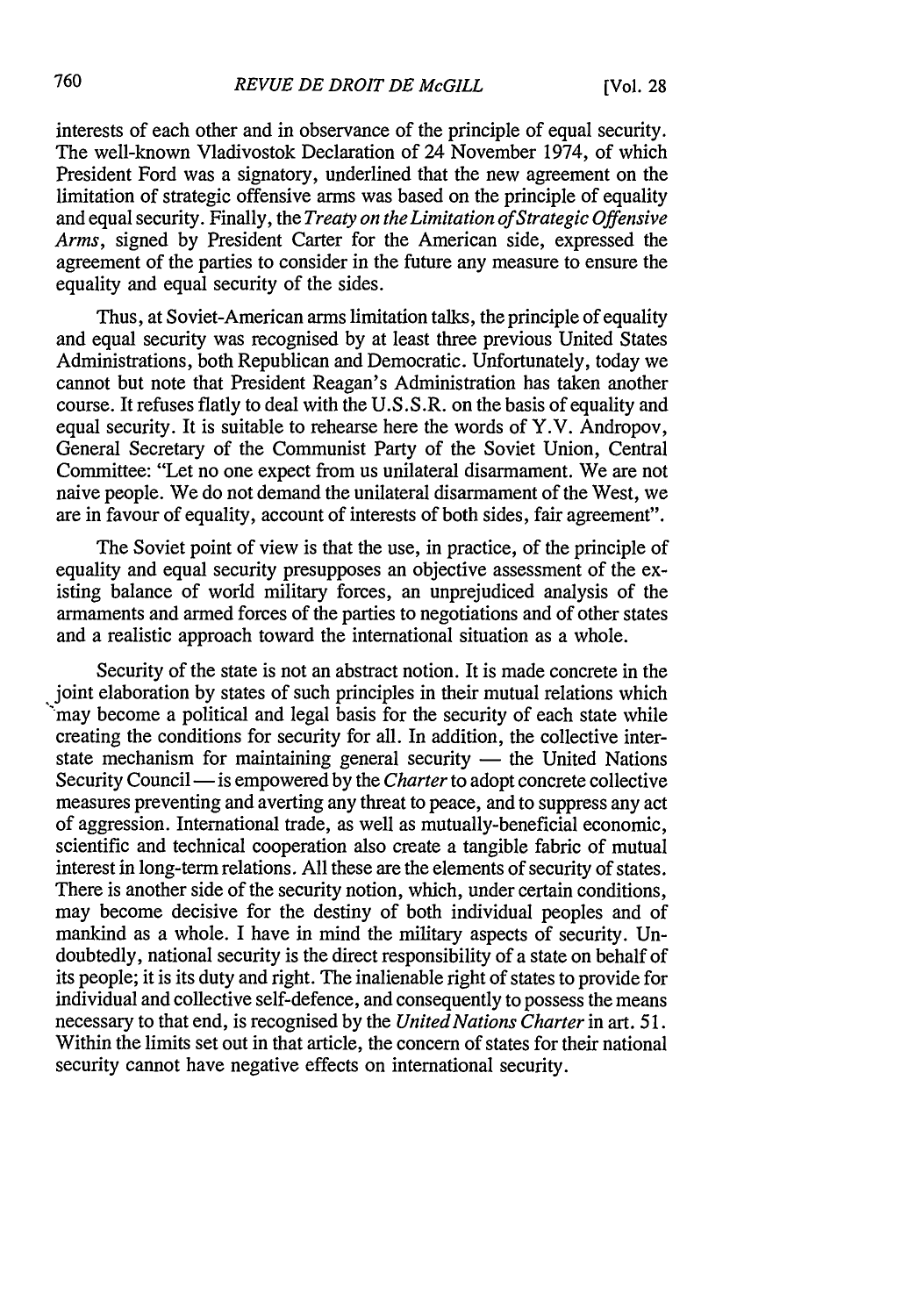However, the essence of the problem is the rational determination of those limits. Experience shows that it is in resolving the question: How much is enough for security?, that the sense of proportion often escapes the statesmen and politicians of the West and primarily of the U.S.A. Frequently, military programmes are adopted which in no way can be justified by the interest in strengthening security, and which may indeed destabilize the strategic situation in the world.

One of the manifestations of such a trend is a myth about the so-called "Soviet military threat", or "Soviet military superiority". To justify the myth, juggled data, evidence of "experts" and conclusions of "analysts" are put forward in the West. Numerous channels of propaganda are very active in exaggerating the myth.

But if one stands on the solid soil of the facts, and there cannot be another basis for the objective assessment of the correlation of forces, one has to recognise that in strategic nuclear arms, in medium-range nuclear arms in Europe and in conventional armaments and armed forces of NATO and the Warsaw Treaty nations, there exists, in all cases, an approximate equilibrium between the sides. There is no "Soviet superiority". This fact is also recognised by many authoritative figures in the West.

As has been stressed repeatedly by the Soviet leadership, Soviet military doctrine has a strictly defensive orientation. The character of the Soviet Armed Forces, the principles of their composition and the strategy and tactics of their use have been and continue to be formed with a view to repelling any aggression or threats aimed at the Soviet Union and its allies. The general defensive orientation of Soviet doctrine has been and is now being expressed in the military and technical policy of the Soviet State. The U.S.S.R. has never taken the lead in creating weapons which are particularly dangerous for peoples, but which could destroy every living thing on Earth. On the contrary, it has always strived, and is still striving, to prevent warfare from becoming more cruel, and to inhibit the spread of the arms race to new spheres.

It was so with nuclear and many other types of weapons of mass destruction. It was not the U.S.S.R., but the U.S.A., which was the first state to create atomic weapons and then the H-bomb. It was not the U.S.S.R., but the U.S.A., which was the first to build nuclear submarines, inter-continental bombers, nuclear aircraft carriers, and to equip missiles with independentlytargeted warheads. Washington has recently taken a new and heavy responsibility upon itself for initiating the production of the neutron bomb.

Of course, one cannot determine with scientific precision the approximate balance of military forces between the U.S.S.R. and the U.S.A. It does not mean that the quantitative and qualitative indices of the sides coincide completely on all types of armed forces and armaments. It is only natural that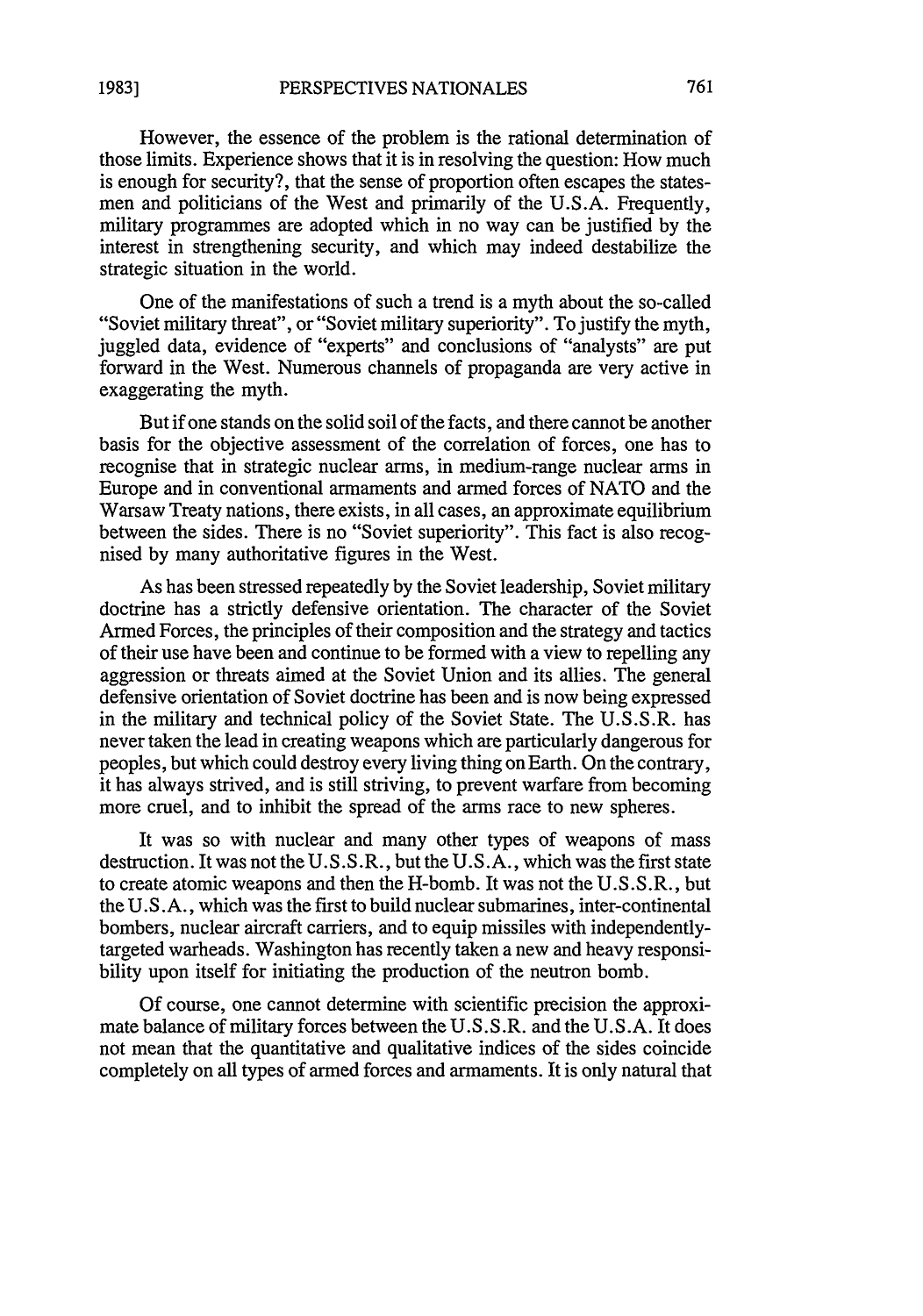the military posture of each side consists of priorities which are determined by an entire complex of factors, each of which has its own specific character. The comparison of even roughly equivalent items of the military forces of each side is an extremely difficult matter. Therefore, when the word "equilibrium" is used to reflect the correlation of forces between two states or two groups of states, it means that, in considering the general military and strategic balance, both sides are approximately in a similar position; neither of them has military superiority over the other.

Recently, the U.S.A. has undertaken a programme of military build-up which is in no way justified by the defensive needs of the country. It should be noted that although the maintenance of a necessary level of defence capability is lawful for each state as long as it threatens no-one, an unrestrained military build-up conducted by some states endangers the foundation of security of others and undermines international security as a whole, creating the threat of war. The quest for military superiority by one side, particularly in the nuclear field, compels the other side to adopt necessary measures for strengthening its defence capability, thereby ensuring a military balance.

Experience has confirmed that the idea of achieving military superiority over the U.S.S.R. and its allies is completely barren. It failed during the period of formation of our socialist state; it is all the more incredible now that the U.S.S.R. and other countries of the socialist community possess tremendous economic potential which continues to grow steadily. However, attempts to achieve military superiority are extremely dangerous in that they lead inevitably to further expansion of the arms race. In a nuclear age, the fundamental truth is that the higher the level of military confrontation, even while maintaining the strategic balance, the less stable that balance becomes. The greater the number of elements of uncertainty, the greater the possibility of a nuclear conflict. The Political Declaration of the Warsaw Treaty member-states of 5 January 1983 emphasizes that recently adopted, and already implemented United States programmes of development and production of nuclear weapons are dangerous: "[T]he policy of arms build-up pursued by the **USA** and some of its allies to achieve military superiority is leading to the frustration of international stability". The Declaration stresses that, under such conditions, "peace will become less stable and more fragile". Finally, the Soviet Union has repeatedly drawn attention to the fact that a new round of the arms race will make nuclear weapons and other weapons of mass destruction still more complicated; consequently, it will be much more difficult to elaborate international agreements on arms limitation and reduction.

In recent years, the policy approach of the socialist states has gained international recognition. For example, in the previously mentioned United Nations study on the interrelationship between disarmament and international security, in which experts from the U.S.A. and other NATO countries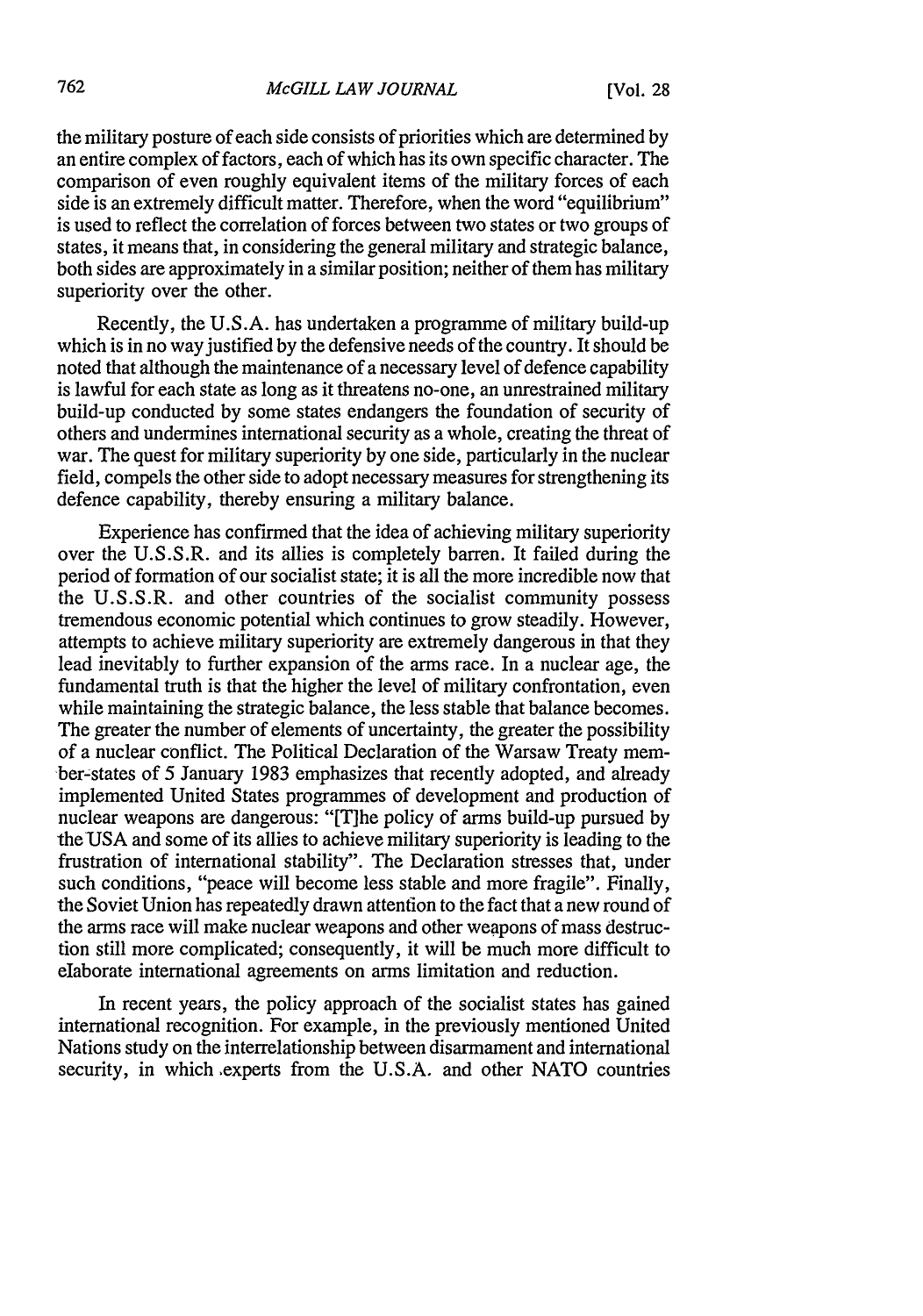participated, the distinguished experts stated unanimously that a new stage of the arms race, and the development of new types of weapons, which will be extremely difficult to control or limit by mutual agreements, may undermine international stability and increase considerably the danger of war.

Of course, maintaining the established balance is not an end in itself. The Soviet Union is in favour of starting to curve down the arms race, reducing gradually the level of military confrontation. The interests of national security of all states can best be ensured by pursuing peace and the relaxation of international tension, supplemented by concrete measures in the field of arms limitation and disarmament. The more durable and stable the peace, the greater the security in which states and peoples will live. It is not the quest for military superiority over other states, the notorious policy of "strength position", that enhances general peace and security, but rather a sober and responsible approach toward the assessment of events in international life, a readiness to adopt concrete and effective measures in the field of disarmament based upon strict observance of the principle of undiminished security for each side.

In this connection, of particular importance is the unilateral commitment of the Soviet Union, undertaken in 1982, not to be the first state to use nuclear weapons. This commitment is not simply a declaration about the peaceful intentions of the U.S.S.R.; it is a concrete step introducing important new elements into the strategy and tactical planning of the Soviet Armed Forces, a development serving to strengthen the material basis of international security. As Dmitry Ustinov, the U.S.S.R. Minister of Defence stated: "It means that in training the Armed Forces, more attention will be paid to the tasks of preventing military conflicts from developing into nuclear ones. These tasks, in all their diversity, become an irrevocable part of our military activity. Every expert versed a little in military questions, understands that they establish a strong framework for the training of the troops and headquarters staff, they determine the composition of armaments, and the organization of still more strict control in order to preclude an unauthorized launch of nuclear weapons, both tactical and strategic ones."

The world community is entitled to expect that, after the commitment undertaken unilaterally by the Soviet Union not to be the first to use nuclear weapons, all the nuclear powers which have not done so will follow suit. The 37th Session of the United Nations General Assembly supported the Soviet initiative in a most unambiguous manner, expressing hope, in a special resolution, that other states possessing nuclear weapons would follow the example of the U.S.S.R.

The leaders of the Western powers, at a recent Council of NATO, elaborated a collective commitment according to which none of their arma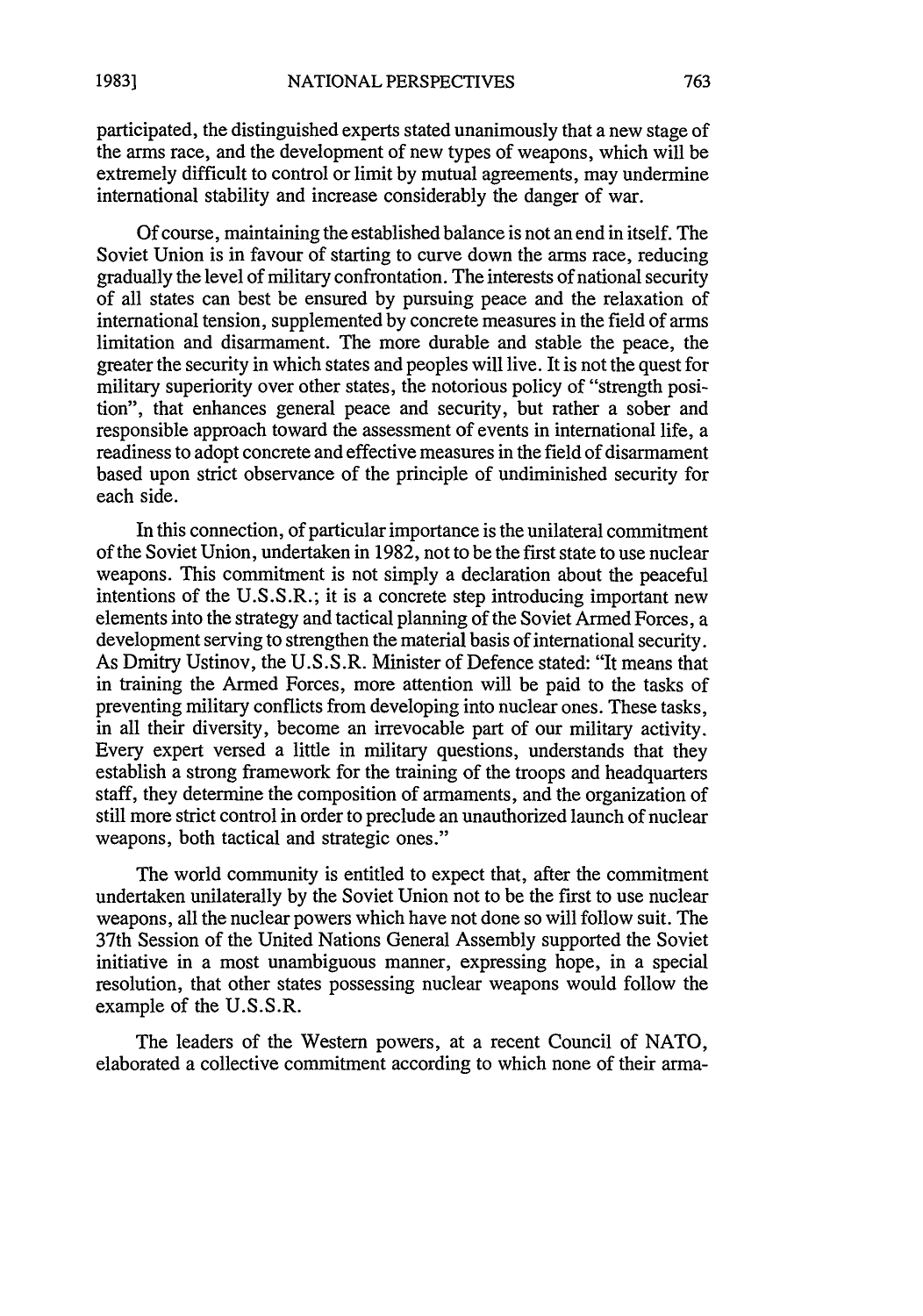ments would be used other than in the course of a retaliatory strike. By this declaration, they attempted to counter the Soviet pledge not to use nuclear weapons first. The Soviet Union and other countries of the socialist community have noted this declaration. The sincerity and seriousness of the declaration will be tested by the reply of the West to the proposal of the Warsaw Treaty member-states to conclude a treaty with the NATO member- countries which would establish the principle of the mutual non-use of military force and would promote the maintenance of peaceful relations.

The core of the treaty would be the mutual commitment of the memberstates of both alliances not to be the first to use either nuclear *or* conventional weapons against each other. It is clear that such a proposal unmasks completely the allegations of the West that the appeal of the Soviet Union to renounce the first use of nuclear weapons is designed to leave it free to benefit from its "4superiority" in conventional armaments. The Soviet Union and its allies do not seek unilateral advantages; they are seeking such mutually acceptable steps as would divert the military threat and strengthen the security of all. A positive reaction by the NATO member-states to this proposal of the socialist countries would undoubtedly exert favourable influence on the future development of international law and politics.

The peoples of the world follow with great attention the Soviet-American strategic arms limitation and reduction talks and the discussions on nuclear arms limitation in Europe. These two sets of talks have encountered great difficulties; these difficulties are rooted in the unwillingness of the United States to achieve an agreement on a fair basis, on the basis of the principle of equality and equal security.

As far as the strategic arms limitation and reduction talks are concerned, the U.S.A. has brought to them proposals which are aimed clearly at upsetting the existing strategic parity and at achieving advantages for itself. As a basis for the negotiations at Geneva, the U.S.A. has singled out ballistic missiles from the totality of the strategic systems, laying special emphasis on groundbased ICBMs especially the heavy ICBMs of the SS-18 type. It is this type of strategic system that the American side declares to be the most "destabilizing".

This posture has been adopted because the strategic nuclear forces of the U.S.A. and the U.S.S.R. differ considerably in their structure. For several decades they have developed differently under the influence of such factors as the military and political situation in specific time periods, the individual character of the geographic and strategic situation of each side, and the selected technological solutions. As a result, seventy *per cent* of the strategic potential of the U.S.S.R., measured by counting warheads, is represented by ground-based ICBMs, while in the U.S.A., more than eighty *per cent* is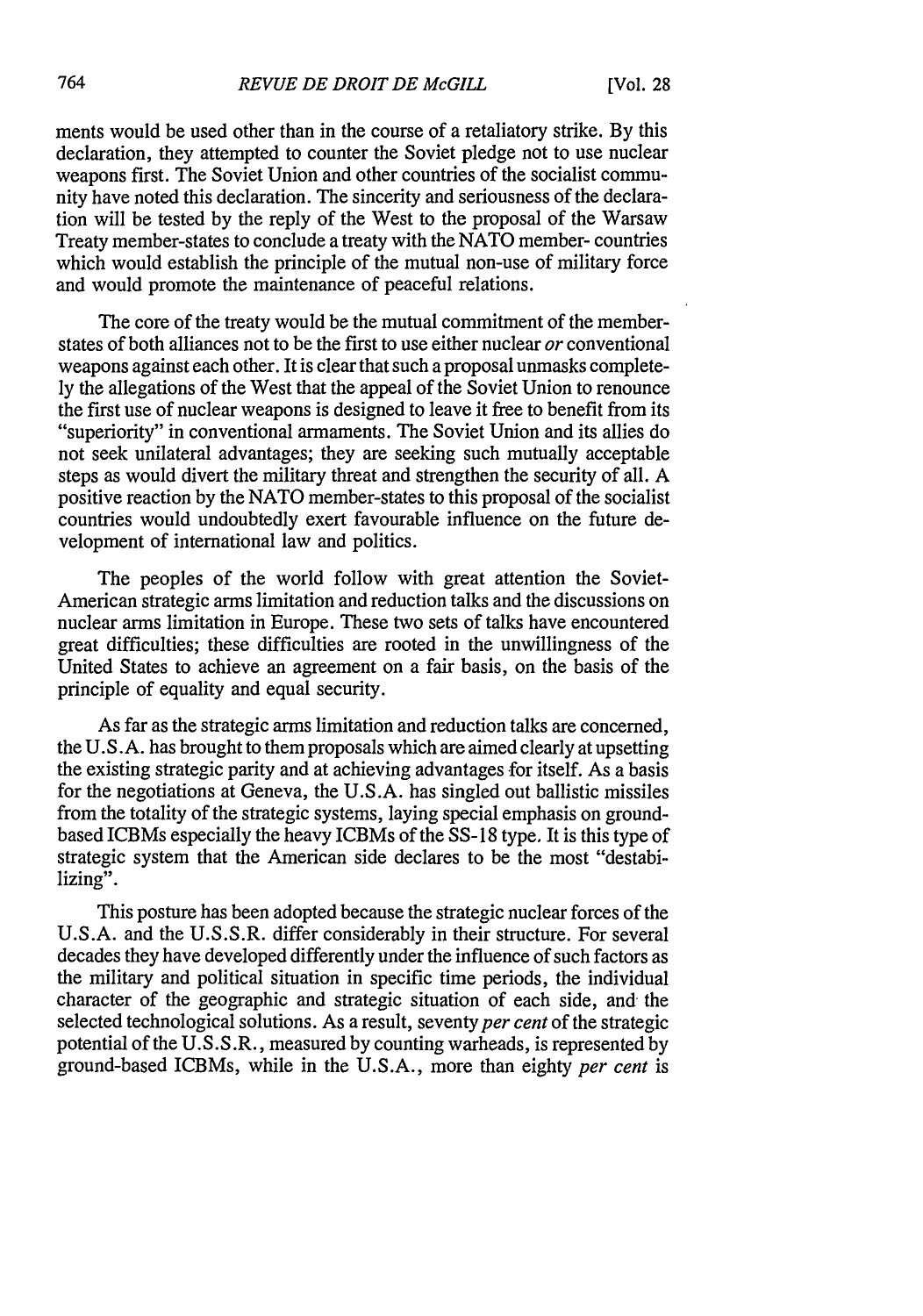represented by submarine-launched ballistic missiles [SLBMs] and heavy bombers.

Aware of these structural differences, the U.S.A. put forward a proposal which, when implemented, would mean that the Soviet strategic nuclear potential, measured by the number of charges, would be almost three times less than the American one, while the U.S.A. would be allowed to build up freely its strategic armaments by deploying new ICBMs, the MX missile, sea-based ballistic Trident-1 and Trident-2 missiles, the B-1 strategic bomber, and long-range cruise missiles.

If the U.S.S.R. followed the example of the U.S.A. and declared to be most destabilizing those components of strategic forces in which the U.S.A. has clear superiority, one could consider, as the most destabilising factor, the almost threefold American superiority in SLBM warheads. One could also note the particularly destabilizing nature of the United States strategic Air Force, and the deployment of nuclear weapons on aircraft carriers, in which the U.S.A. has manifold superiority over the Soviet Union. However, the Soviet Union is not taking this course because it observes strictly and honestly the principle of equality and equal security which requires each side to take into account *all* the components of strategic forces.

On the basis of this approach, the U.S.S.R. proposes to reduce, stageby-stage, the total quantity of ICBM and SLBM launching pads as well as heavy bombers to 1,800 units for each side by 1990, that is, to reduce by twenty-five *per cent* the initial ceiling for these systems established by the SALT-II Treaty. The number of nuclear charges on these delivery vehicles would also be reduced to the agreed equal levels. It should be emphasized, and this is a matter of principle, that at all stages of the reduction, the U.S.S.R. and the U.S.A. would remain in essential equality regarding their national security. The parity between them in the strategic field would be maintained.

Putting forward these proposals, the Soviet Union takes into account the existence of American forward-based nuclear forces, located in direct proximity to the borders of the U.S.S.R. and its allies. For the U.S.S.R., these armaments have a strategic character. Because they are not counterbalanced by anything on the Soviet side (the U.S.S.R. does not possess similar systems near United States territory), then, with the reduction of the number of ICBMs, SLBMs and heavy bombers, the weight of the United States forwardbased forces in the strategic balance would increase steadily. Therefore, the Soviet proposals envisage that during the mutual reduction of strategic nuclear forces, the United States, at the very least, should not increase other nuclear systems capable of reaching Soviet territory. Otherwise, the U.S.A. would benefit from a significant loophole to circumvent the agreements on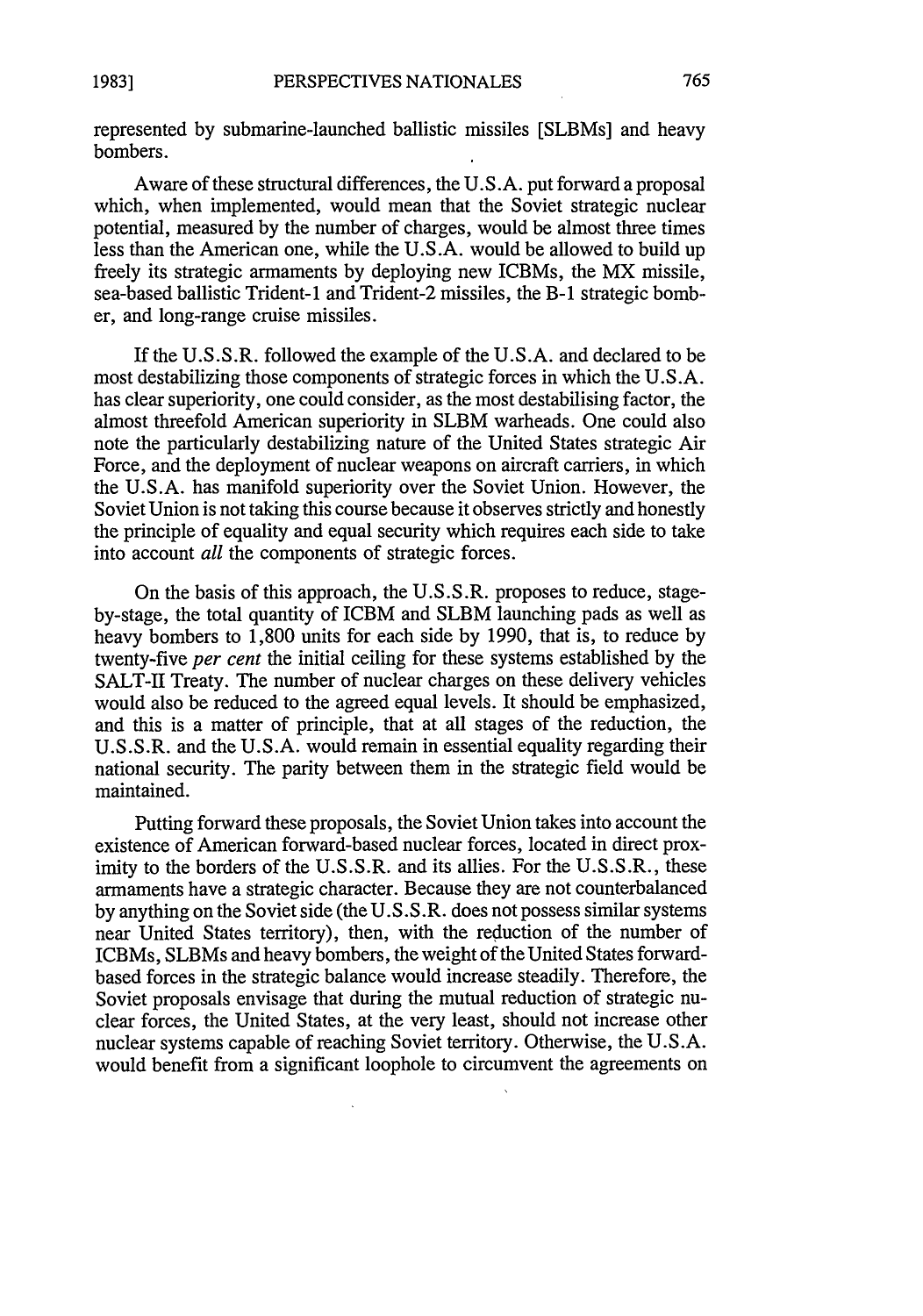I

strategic arms limitation and reduction. The Soviet proposals also contemplate the limitation of qualitative improvement of strategic armaments. In particular, the U.S.S.R. favours the total prohibition of cruise missiles with a range of more than 600 kilometres whether air-, land- or sea-based, and promotes, within agreed parameters, the limitation of research and development geared to the upgrading of existing weapons. If these constructive proposals are rejected by the American side, and its plans to create new types of weapons are implemented, then as was stated by Y.V. Andropov, General Secretary of the Central Committee of the Communist Party of the Soviet Union: "We will be compelled to counter the challenge of the American side by deploying corresponding weapons systems of our own - an analogous missile to counter the MX missile, and our own long-range cruise missile, which we are now testing, to counter the U.S. long-range cruise missile." However, we would not choose such a development. We are in favour of ending the arms race by concluding agreements on strengthening security at lower levels of armaments.

As far as the talks on nuclear arms limitation in Europe are concerned, the position of the U.S.S.R. is also based clearly on the principle of equality and equal security. On 21 December 1982, Y.V. Andropov stated that the U.S.S.R. is prepared to agree that the Soviet Union should retain in Europe only as many missiles as are kept there by Britain and France. This means that the Soviet Union would remove hundreds of missiles, including scores of the most advanced Soviet missiles, known in the West as the SS-20. In this case, as far as the U.S.S.R. and the U.S.A. are concerned, this would be a really honest "zero" option for medium-range missiles. Along with such an agreement, there must be also an accord on reducing to equal levels the number of medium-range nuclear delivery aircraft stationed in Europe by the U.S.S.R. and the NATO countries.

In connection with these Soviet proposals, attempts are being made by some interest groups in the West to prove something that cannot be proved: that the Soviet Union should not take into account the threat to its security represented by the missiles of the United Kingdom and France. These arguments are beneath criticism. It is known generally that in the total balance of nuclear forces in Europe, the British and French armaments are on the same scale as the United States weapons. These states are allies in the North Atlantic military and political bloc, a fact which speaks for itself. The British and French nuclear armaments are taken into account by the Soviet Union now, and they should and will be taken into account in the future, be it in an agreement or in some other manner. The U.S.S.R. does not demand anything from Britain and France. But it has many reasons to demand from the U.S.A. that any treaty on nuclear arms reduction and limitation in Europe should correspond to the principle of equality and equal security for each side. There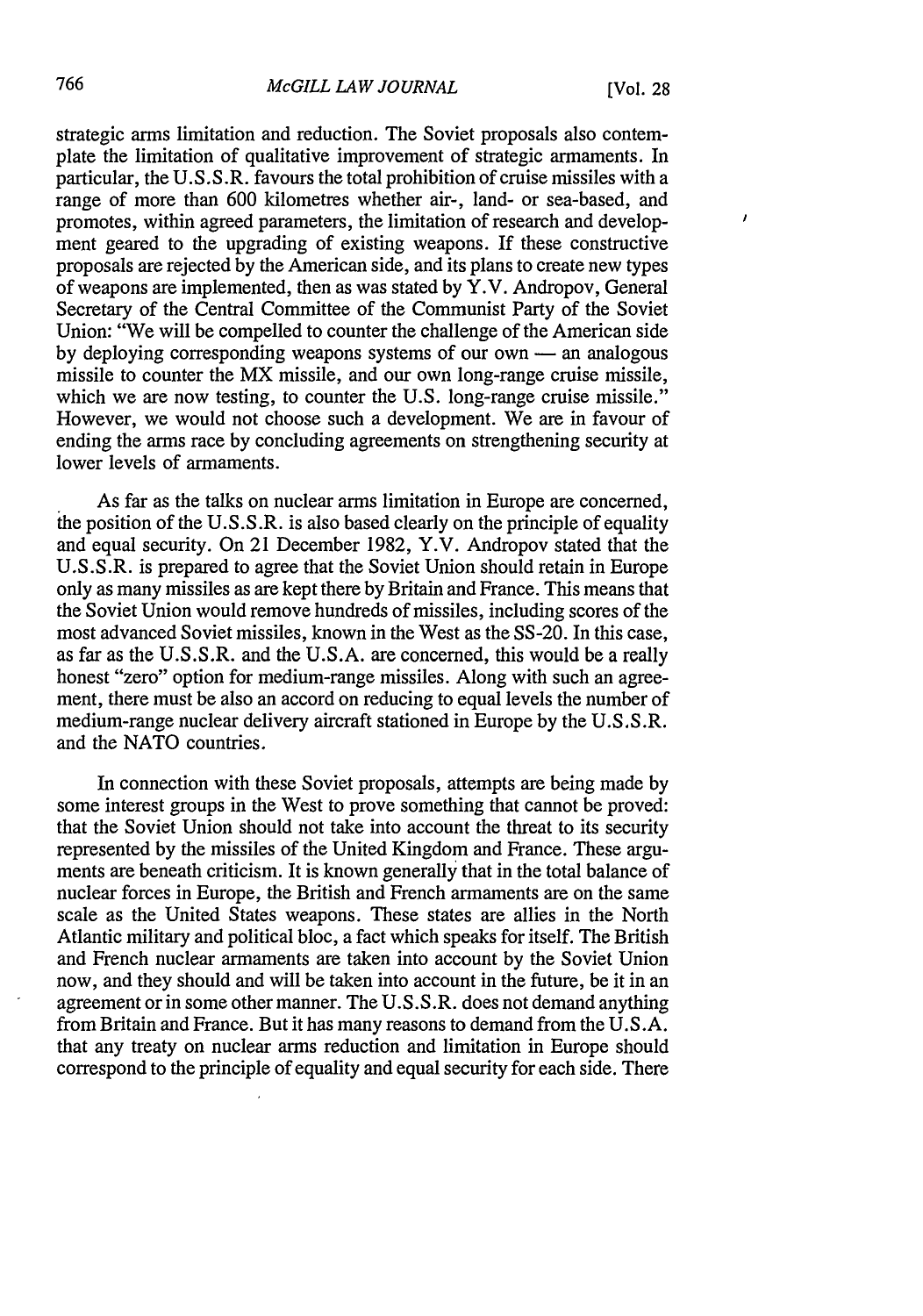cannot be equal security in Europe, however, if the British and French nuclear armaments are not taken into account.

The continued blocking of negotiations on such important problems as a general and complete nuclear weapons test ban, a prohibition of chemical weapons and the destruction of existing stockpiles, the limitation and further reduction of military activity in the Indian Ocean, the limitation of conventional weapons sale and supply, as well as the talks on the anti-satellite systems - all these are links in the same chain, connected inseparably with the American quest for military superiority.

It is important to examine the verification problem also, for verification is one of the measures which builds confidence in observing agreements. The U.S.S.R. approach to verification is based upon the well-known provisions of the *Final Document* of the First Special Session of the General Assembly on Disarmament, which states in particular that disarmament and arms limitation agreements should envisage verification measures sufficient to satisfy all states-parties, and to create confidence that would promote observance by all sides. The forms and terms of verification provided for in any concrete agreement must depend upon the 6bjectives, scope and character of that agreement. The Soviet Union also attributes great importance to the provision of the *Final Document* which states that methods and procedures for verification should be non-discriminatory and should not interfere unduly with the internal affairs of other states or jeopardize their economic and social development.

Some Western observers have attempted recently to limit the principle of verification to only one of its forms: that is, on-site verification. An agreement on the question of control through on-site inspection has been made a prerequisite to talks on the substance of disarmament. Other approaches to control which have won broad international recognition are ignored, as are the opinions of eminent specialists. An example of this narrow approach, and a striking one, is the position of the United States regarding a nuclear weapons test ban. After long negotiations on a test ban, which led to an agreement on a general approach to all aspects of the problem, and after many years of studying related questions of control, the United States is now suggesting that we start the whole thing right from the beginning. At the same time, it has refused to become involved in the drafting of a treaty on this important subject.

Moreover, the provisions of the *Final Document* of the First Special Session on Disarmament, and the experience that has been gained in the consideration of control and verification matters, indicate clearly that these issues should be discussed and dealt with simultaneously, as an organic part of our consideration of specific arms limitation and disarmament problems,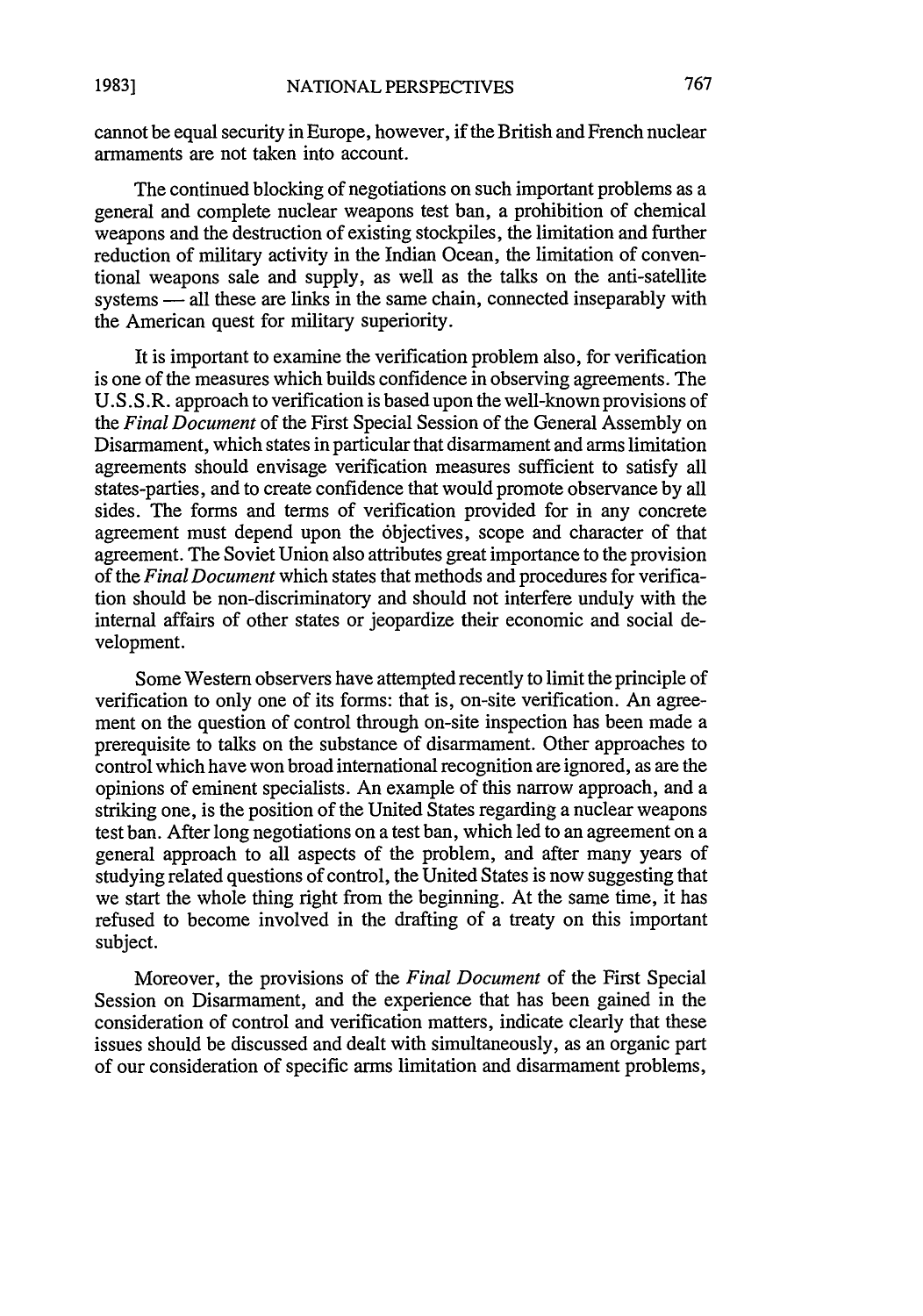rather than being divorced from them. Experience has also shown that national technological means constitute a very reliable method of verifying the extent to which an agreement has been implemented. At the same time, where necessary, various methods of verification should be combined with other control procedures, including international procedures such as on-site verification on an agreed basis. The strengthening of trust would help to ensure the application of additional control measures. This approach, based on a combination of national and international means of control, is also reflected in the new proposals for prohibiting chemical weapons and for banning nuclear weapons tests put forward by the Soviet Union in 1982.

Many of our proposals for control in connection with the nuclear weapon test ban go even further than the provisions of the relevant tripartite communiqu6 to the Committee on Disarmament, which reflected the degree of agreement among the United States, the Soviet Union and the United Kingdom. Additional functions would be performed by experts who would then deal not only with the international exchange of seismological data and the promotion of international consultation and cooperation, but would also play some part in on-site verification.

Not all states have highly developed national technology available to them for.effecting control. That being so, a number of Soviet documents put before the United Nations and the Committee on Disarmament envisage the possibility of releasing information gathered by means of national control technology to those states-parties that do not possess such technology. On the whole, the Soviet Union is ready to undertake business-like discussions to resolve the question of control and verification of various arms limitation and disarmament measures. This readiness is equally apparent in our approach to the question of freezing nuclear arsenals.

At the same time, one cannot fail to see that certain measures, which themselves do not represent arms reduction and disarmament, may not require any elaborate system of control. This is particularly true of any pledge or treaty calling for the non-use of nuclear weapons. We believe that the concern expressed in some quarters that the Soviet Union's undertaking not to be the first to use nuclear weapons and that the Indian draft convention which would prohibit the use of nuclear weapons, do not envisage sufficient control and are not subject to verification, is beneath criticism. It would be appropriate to recall that a few years ago the United States, the United Kingdom and France made unilateral declarations that they would not use nuclear weapons against a limited number of states that did not possess such weapons. At that time, they did not link their declarations to any verification procedure.

In principle, one should not rule out the possibility of creating international machinery to verify the implementation of major steps in the process of